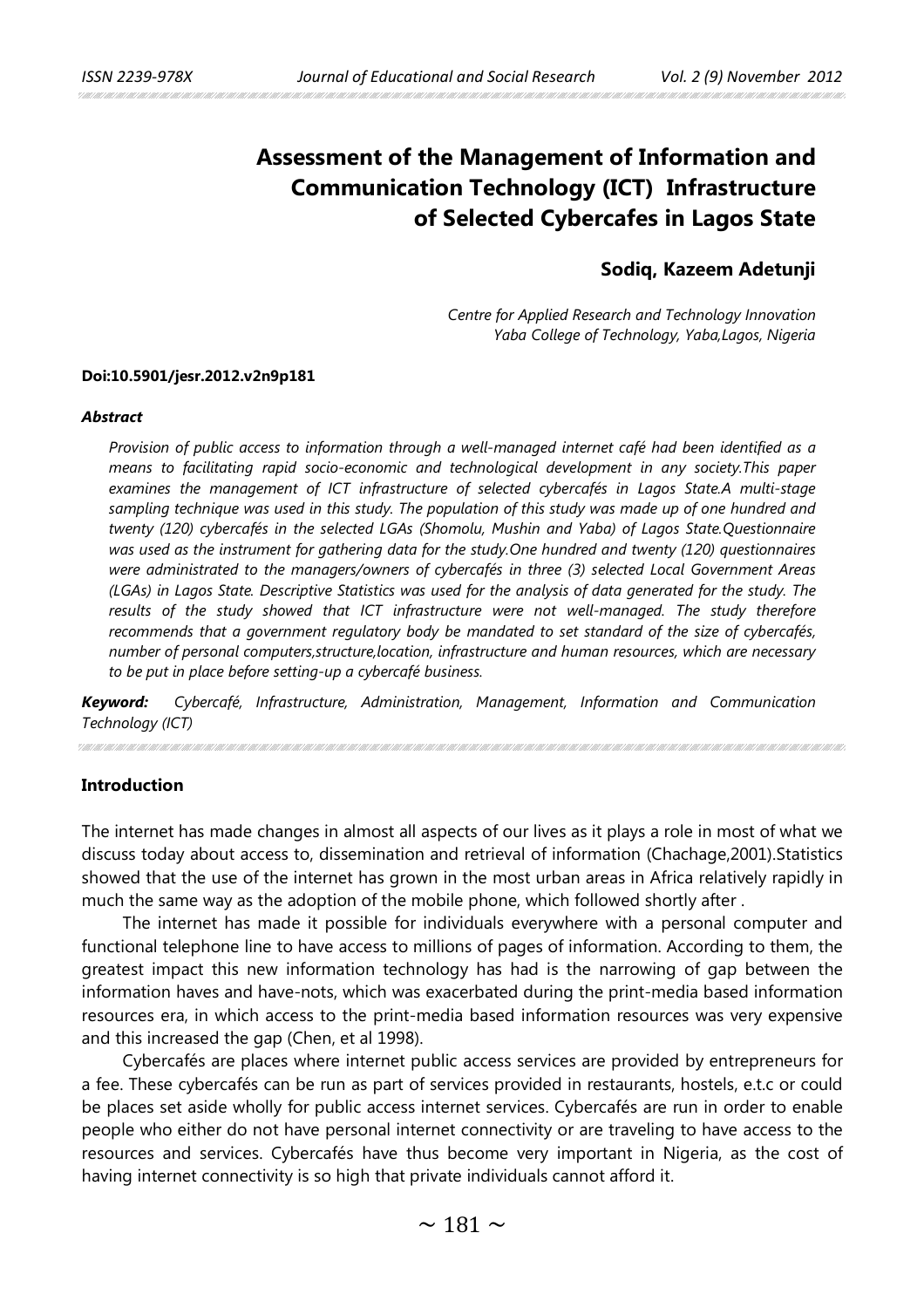Nigerians, like most people living in developing countries depend on cybercafés for their internet access. This is chiefly because the cost of computers is still too exorbitant for most citizens. Another factor is that the cost of buying and maintaining internet access from telecom companies in Nigeria is still too expensive for most people .African Internet (2002)

Despite the huge demand for cybercafé services in Nigeria, quality of service that these cybercafé providers deliver still leaves a lot to be desired. This is because most users have the false impression that they have no choice. African Internet (2002)

Level of privacy and internet security risks are important issues that owner and internet users take with levity or are not aware of. Internet café being public places; one can never really guarantee privacy in a cybercafé. Some internet cafés in Nigeria do not even help matters, they cram so many PCs together (In order to maximize profit) making it impossible to have any resemblance of privacy. The threats of key logger ,A program virus or spy ware that monitors activities on the internet noting the websites visit and all keys pressed while in any website and pipelining the data to the hard disk or to a website designed for such a purpose is another security threat in cybercafés.

Many cybercafés in Nigeria are operating with antiquated infrastructure. This is attributed to the information and communication technology (ICT) resources found in cybercafés. The functionality of these resources cannot be guaranteed at anytime because of poor maintenance culture on the resources. African Internet (2002).

Power supply, an inherent problem in Nigeria is another factor in running a cybercafé. Some cybercafés may connect system units to Uninterruptible Power Supply (UPS), without connecting the Personal Computer (PC) monitor. This is a threat to data security. Although, one may not lose data in such a cybercafé, but, will not be able to use the computer until generator is turned on. African Internet (2002)

The increasing Cyber crimes have become a major issue which government and cybercafés are facing every time, because of the continuous patronage of internet fraudsters. The crimes which include chatting with fake identities, generation of credit card numbers, e-commerce frauds, pornography e.t.c have become popular in Nigeria with "Yahoo Boys". The numerous challenges facing cybercafé businesses are usually attributed to ineffective administration and management culture being imbibed by the cybercafé owners.

A Cybercafé is a place where internet applications are accessible to the public. Customers buy airtime in order to have access to the internet via PCs available in the internet café Local Area Network. The incessant closure of cybercafés in Nigeria is usually as a result of maladministration and mismanagement of cybercafé by owners and the lack of technical know-how of the employees. Cybercafé business is one of the commonest businesses found around in Lagos, and as such needs to well administered and managed with appropriate knowledge and skills. African Internet (2002)

The numerous challenges of the businesses can be solved by a way of periodic assessment of the cybercafés .The assessment if routinely done will afford the owners to gaining an increased level of business outputs and profit maximization. It will also enhance good quality of service to the clients, an enhanced organization and management of cybercafé, and increased level of competence in owners/managers and employees of cybercafés, Also, the cybercafé business if properly managed would transform Nigeria and Nigerians to a better information source. African Internet (2002)

At present, every capital city and major towns in Nigeria has Internet public access services. As indicated by a 2002 status report on the African Internet, as of mid-2002 the number of dial-up internet subscribers was close to 1.7 million in Africa, 20 per cent up from the previous year, mainly bolstered by growth in a few of the larger countries such as Egypt, South Africa, Morocco and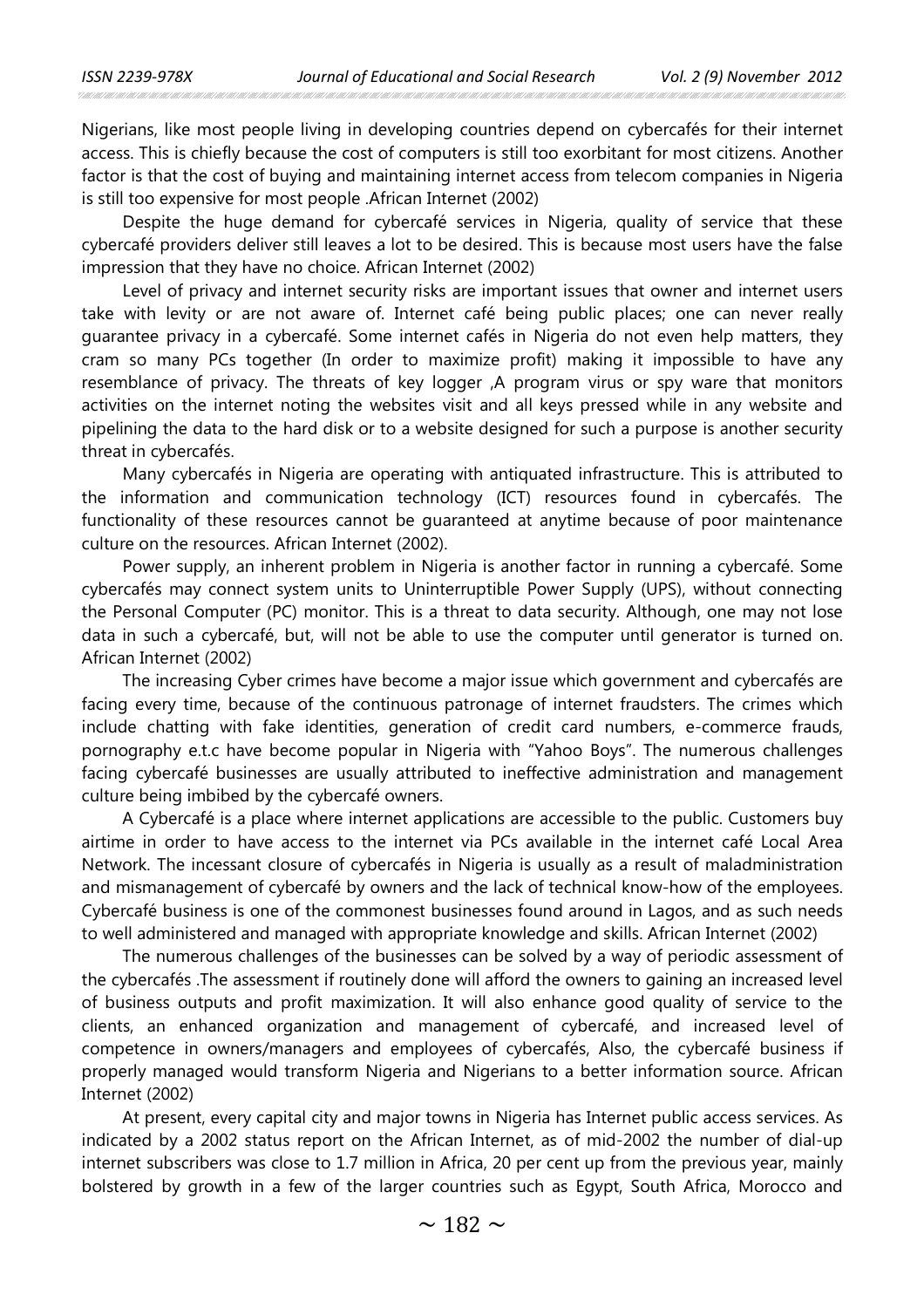Nigeria; that shared/public access and the use of corporate networks is continuing to grow at greater rates than the number of dial-up users. The report further notes that there are now many thousands of cybercafés/business centres in the major cities of Nigeria run by small entrepreneurs who are allowed by the regulator to provide VOIP services as part of their cybercafé licence, which costs about \$500 a year.African Internet (2002)

Three researchers at the Delta State University Library, Abraka Nigeria carried out a study on "A survey of cybercafés in Delta State, Nigeria.".The study was done in Delta state-one of the thirty six (36) states of Nigeria. The state comprises 25 local government areas in rural and urban settings which run along the delta of the River Niger and shores of the Atlantic.Delta state, the capital of which is Asaba, has vast industry centred on the presence of oil/petroleum. Esharenana,(2003).It was found that; majority of the cybercafés in Delta State 11(61.1 per cent), are owned by a single proprietor.Six cybercafés (33.3 per cent) are owned through joint partnership, while only one is government-owned;three (16.7 per cent) of the cybercafés have 15 personal computers, one (5.6 per cent) cybercafé that has just two PCs connected to the Internet, there is only one which has 25 PCs that are being used to provide Internet Services to its users;the more computers a cybercafé possesses to be able to provide services to its clients, the less congestion there will be in such an Internet café;A cybercafé, which is not well staffed, cannot provide the more demanding kind of assistance required by the clients that need to be assisted;the usage of each of the cybercafés depends on the total number of those who are aware of the services of the internet and have the need to make use of it;most of the cybercafé acquire and install stand-by electricity generating plants. These are switched on as soon as power cuts occur. African Internet (2002)

Most cybercafés render additional services which includes telephone services (Local and International), Public Relations, Publishing, Book binding. e.t.c.;As one might expect, the number of cybercafés which have ISPs located in Nigeria is greater than those whose ISPs are located overseas;Problems militating against cybercafé Internet services business includes High Cost of Internet Connectivity, Frequent/Occasional loss of Contact Signals with ISP, High Cost of maintaining equipment, frequent electricity black-outs, Low patronage from customers.Lack of search skills by some clients, e.t.c Virus attacks and technical problems.

The rise of the Internet and online games are the drivers of the current rapid growth of Internet cafés in Taiwan Dietz TL. (1998). Internet cafés mostly target adolescents and provide them with networked computer games, chat room services, and bulletin boards. However, most users were attracted by the rapid Internet connections and variety of computer games.1 Computer game content and space are widely believed to be highly gendered Bryce (2003) Nevertheless, the gender dynamics of Internet use and online game contexts have been changing; for example, Internet penetration rate for females is increasing, as is the popularity of MMORPGs (massively multiplayer online role-playing games) and the number of female gamers. The main purpose of this study is to examine the management of ICT infrastructure of selected cybercafés in Lagos State.

#### **Methodology**

A multi-stage sampling technique was used for purpose of this study.The first stage was selection of two divisions of Lagos State (Ikeja and Lagos).The second stage was the selection of three Local Government Areas(LGAs) which are Shomolu, Mushin and Yaba **.** In the third stage, forty (40) cybercafés were randomly selected from each local government areas which resulted to the administration of a total number of one hundred and twenty (120) questionnaires in the selected local government areas in Lagos State**.** One hundred and five (105) completed questionnaires were retrieved; hence sample size of the study is one hundred and five (105) respondents.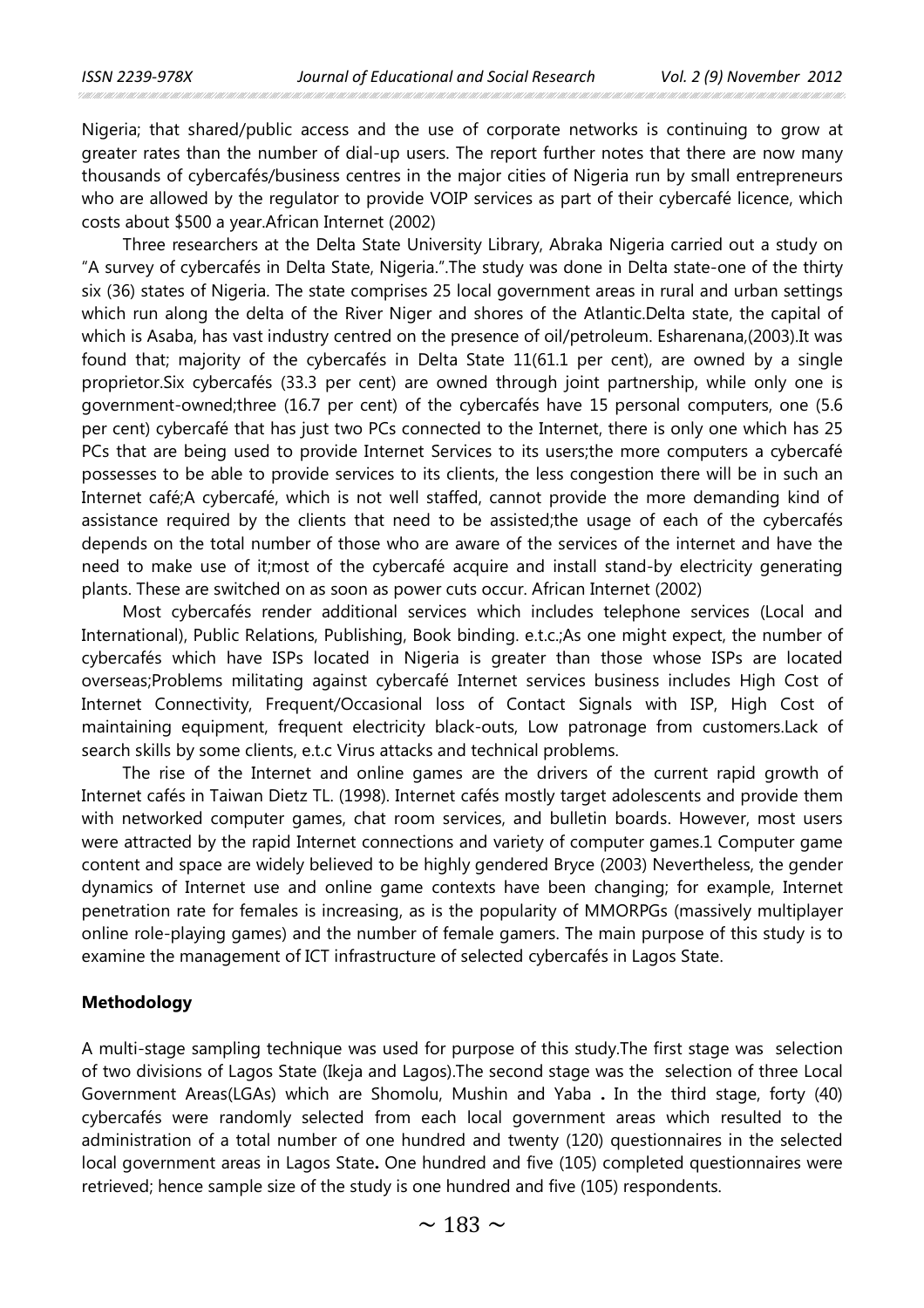The population of this study is made up of one hundred and twenty (120) cybercafés in the selected LGAs (Shomolu, Mushin and Yaba) of Lagos State.

A structured questionnaire designed by the investigator and validated by the project supervisor and, was used for collecting data for this study.A copy of the questionnaire was administered to each of the cybercafés and filled by the proprietors/managers cybercafés. The instrument probes majorly managerial skills for cybercafé, employees' skills level, cybercafé security and challenges, and the Information and Communication Technology (ICT) infrastructure. Responses were measured accordingly to the nature and options for the questions.

All the returned questionnaires were found useful. Statistical Package for Social Science (SPSS) was used for data analysis. Descriptive statistics i.e (frequencies, percentages and chart) was employed in the analysis.

### **Results and Discussion**

The cybercafé as a place where the public access for internet use has to properly administered and managed for efficient and effective service delivery.Three (3) local government areas of Lagos state understudied were; Yaba, Mushin and Surulere.A total number of one hundred and five (105) questionnaires were collected for data processing and analysis, out of the one hundred and twenty (120) questionnaires administered in the selected areas.

It is a known fact that different managers and workers in any cybercafés have methods, techniques and approaches in achieving their business goals and objectives. Some of them have been greatly affected by the growing levels of technologies in the business area.

A number of factors were taken into consideration in the design of the questionnaires; to capture the objectives of the study.

## **Information and Communication Technology (ICT) Infrastructure of Cybercafes**

The ICT Infrastructure that are necessary to be available for use in any cybercafés include personal computers, switches, hubs, billing and management software, and others software and hardware necessary to bring efficient and effective service delivery in a typical cybercafé.

## **Availability of Personal Computers (PCs) in Cybercafés**

The number of PCs that are made available for use affect the return on the cybercafé business .The PCs could either be used for Internet and Non-Internet services in any cybercafé. It is normal to have at least two functional PCs in a cybercafé**.** The result of the study revealed that 41.9 % of the cybercafés made less than ten(10) PCs for use, 57.1% (between ten(10) and twenty (20)) and 1% (between twenty-one(21) PCs and thirty(30) PCs.The table below shows the result.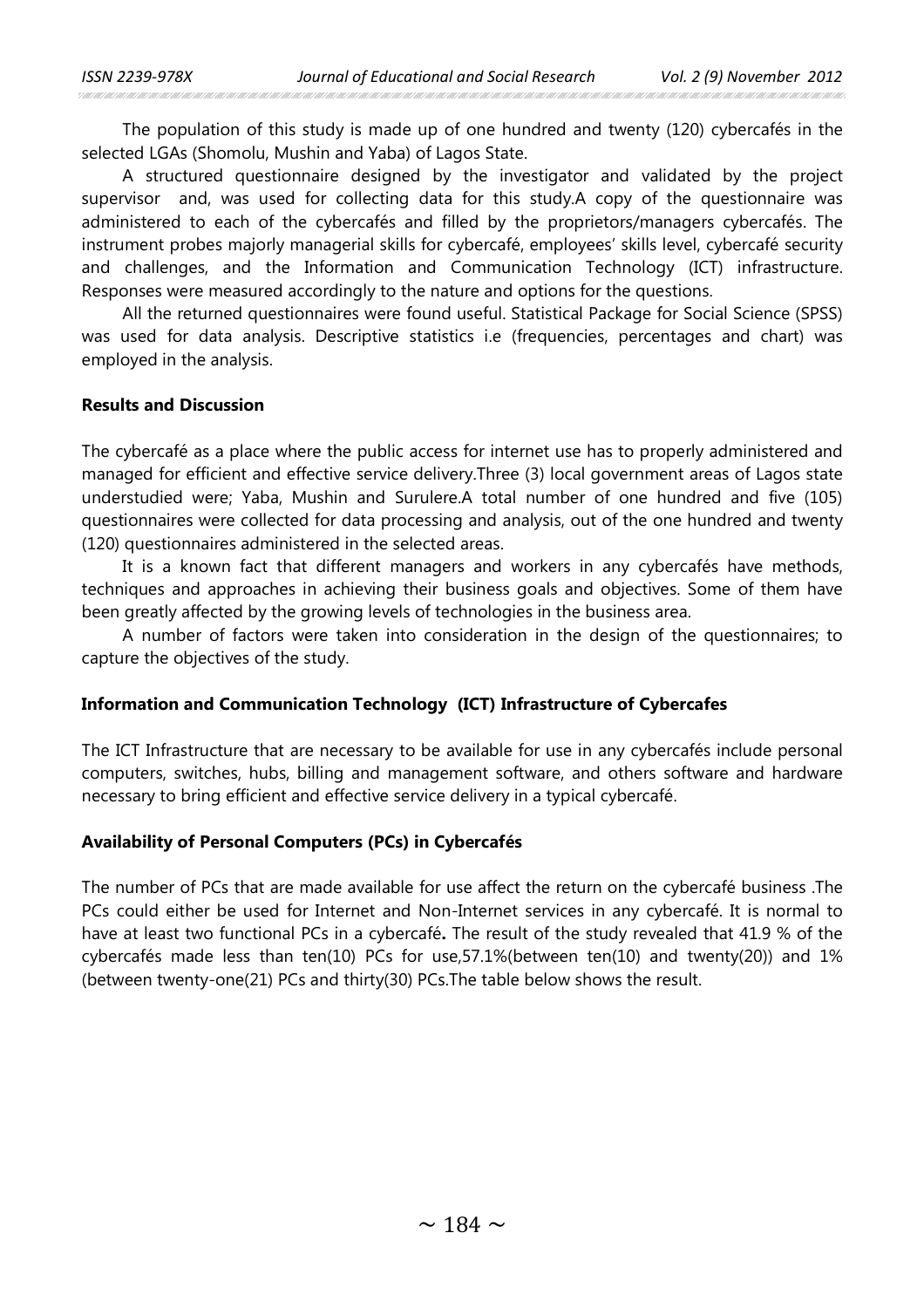| Number of PC | <b>Frequency</b> | Percent %) |
|--------------|------------------|------------|
| Less than 10 | 44               | 41.9       |
| $10 - 20$    | 60               | 57.1       |
| $21 - 30$    |                  |            |
| <b>Total</b> | 105              | 100        |

## **Table 1: Availability of Personal Computers (PC) in Cybercafés**

The number of PCs in any cybercafé for use could be as result of the size of cybercafés i.e micro, small, medium and large .The result above posed a serious implication on the return on the cybercafé business financially.

### **Number of Personal Computers with Internet Connection in Cybercafes**

In most cybercafés, the number of PCs with Internet connection could be as result of size of the cybercafés, logical or financial reasons. At times, the owners/managers separate the PCs that are meant for Internet and Non-Internet services. The number of PCs that are Internet –Ready affects the users that are willing to surf the Internet at a point in time. It was revealed that 58.1% of the cybercafés understudied had less than ten(10) PCs with Internet Connection while 41.9% of the cybercafés had between ten(10) and twenty(20) PCs with Internet Connection.The table below shows the result.

# **Table 2: Number of Personal Computers with Internet Connection in Cybercafés**

| Number of PC | <b>Frequency</b> | <b>Percent</b><br>(%) |
|--------------|------------------|-----------------------|
| Less than 10 | 61               | 58.1                  |
| $20$ -Oct    | 44               | 41.9                  |
| <b>Total</b> | 105              | 100                   |

#### **Billing and Management Software in Cybercafes**

For an efficient and cost-effective service delivery to clients and security purposes, owners/managers usually installed and use billing and management software. In this study, it was found that all the owners were using the software to enhance productivity. This was against the days when cybercafés were managed manually.

There are many billing and management being used today. The software could be bought over or written locally by software developers. The sophistication of the software has been helpful in curbing cybercrimes both in Nigeria and abroad. It has also enhanced the operation of computerrelated activity in cybercafés. In this study, the ones that were being used in the cybercafés are presented in the chart below.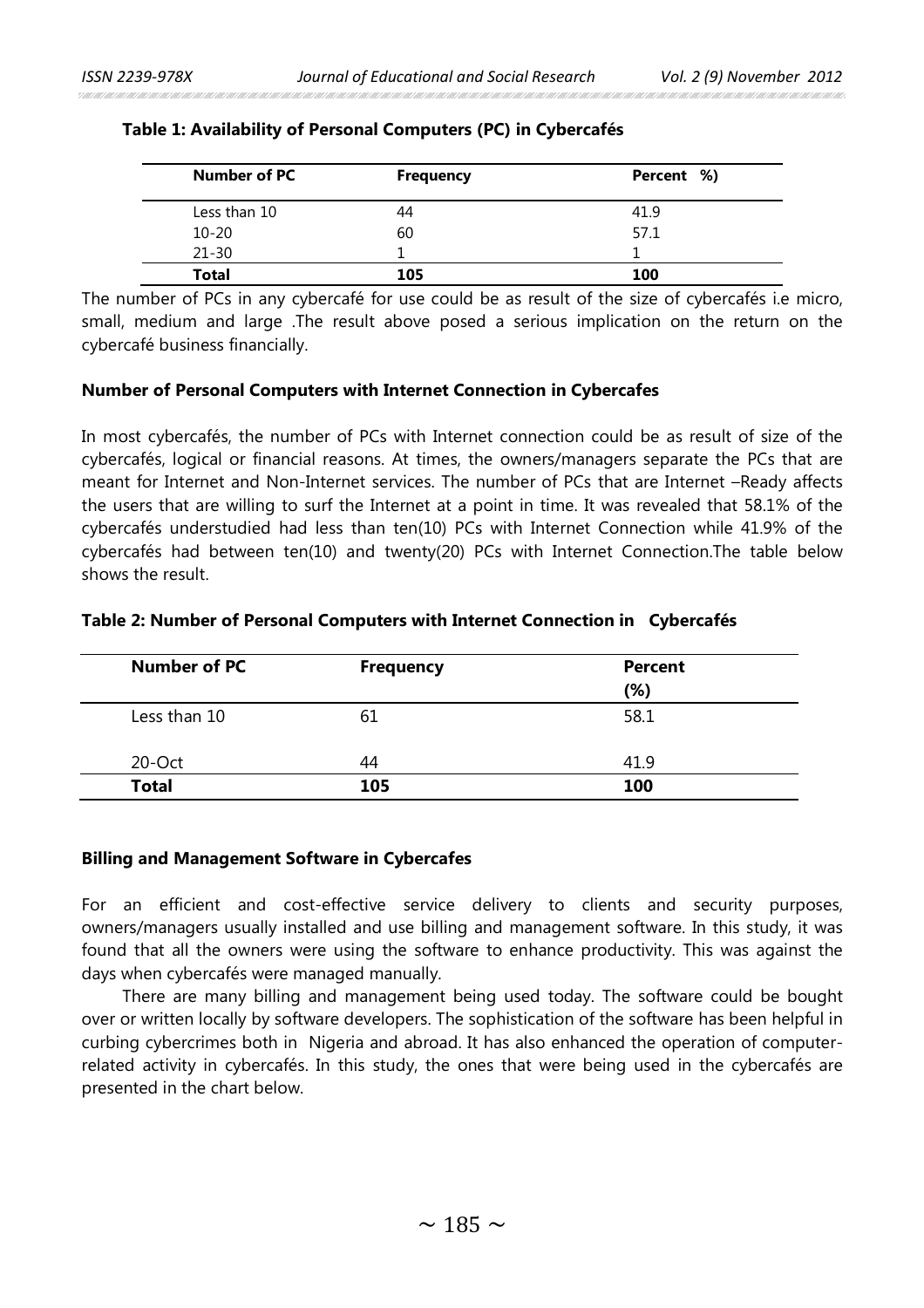

## **Chart 1: Chart Showing the Number of Billing and Management Software in Cybercafés the**

## **Internet Connection in Cybercafés**

## **Table 3: Internet Connection in Cybercafés**

| <b>Table 3: Internet Connection in Cybercafés</b> |                  |                |
|---------------------------------------------------|------------------|----------------|
| <b>Internet Connection</b>                        | <b>Frequency</b> | <b>Percent</b> |
| Very Small Aperture Terminal.                     | 15               | (%)<br>14.3    |
| Radio                                             | 49               | 46.7           |
| <b>Wireless</b>                                   | 24               | 22.9           |
| Dial-up                                           | 17               | 16.2           |
| <b>Total</b>                                      | 105              | 100            |
| Maintenance of ICT Infrastructure in Cybercafés   |                  |                |

#### **Maintenance of ICT Infrastructure in Cybercafés Infrastructure**

The need for maintenance of ICT Infrastructure cannot be over-emphasized. The software and hardware have to be constantly maintained for better productivity and performance. In most business organizations, the maintenance checks that are being performed on equipments/systems are preventive, corrective and routine maintenance. The inefficiency in business operation of some businesses or inadequacy of equipment/tools could be one of the reasons while most of the businesses engage in corrective maintenance rather than preventive maintenance.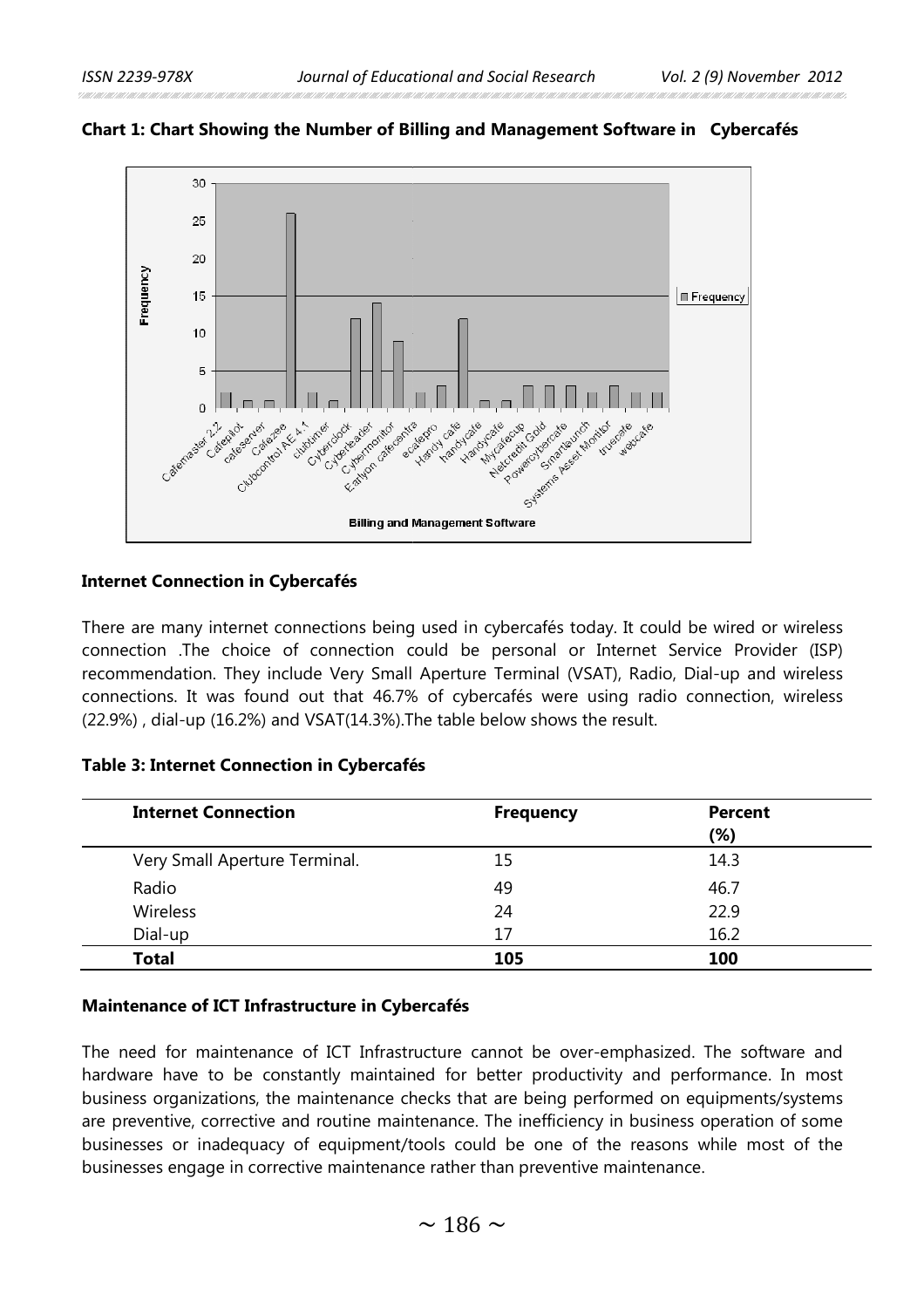In this study, it was revealed that majority of owners/managers performed corrective maintenance on the ICT infrastructure i.e about 85% of the cybercafés understudied while 15.2% of the cybercafés performed routine maintenance.

The results indicate that less attention was paid to routine maintenance which generally reduces maintenance cost.The table below shows the result.

| <b>Type of Maintenance</b> | <b>Frequency</b> | <b>Percent</b><br>(%) |
|----------------------------|------------------|-----------------------|
| Corrective maintenance     | 89               | 84.8                  |
| Routine maintenance        | 16               | 15.2                  |
| Total                      | 105              | 100                   |

## **Table 4: Maintenance of ICT Infrastructure in Cybercafés**

### **Functionality of Hardware and Software in Cybercafés**

It is always a good thing to determine the performance of the various hardware and software in cybercafés. This could be done at a specific period of time. It was revealed that the performance of hardware and software of the 64.8% of cybercafés understudied was fair, performance of 31.4% of cybercafés was good and performance of 3.8% of cybercafés was poor. The table below shows the result.

| <b>Rating of Performance</b> | <b>Frequency</b> | <b>Percent</b><br>(%) |
|------------------------------|------------------|-----------------------|
| Poor                         | 4                | 3.8                   |
| Fair                         | 68               | 64.8                  |
| Good                         | 33               | 31.4                  |
| <b>Total</b>                 | 105              | 100                   |

## **Table 5: Functionality of Hardware and Software in Cybercafés**

# **Conclusion**

Majority of cybercafés practice corrective maintenance on their infrastructure, which is not a good practice to sustain the growth of any business.The functionality of hardware and software of cybercafés understudied was fair.Majority of the cybercafés understudied had a few PCs connected to internet.It was concluded that effective, efficient and sophisticated methods are still needed to manage and maintain the infrastructure in the cybercafés. This will further increase the efficiency and lifespan of infrastructure.

In view of the findings of the study, the following recommendations are made for policy formulation.

• Cybercafés should be registered as corporate body members of Computer Professional of Nigeria (CPN).The necessary knowledge and skills required to manage cybercafé business